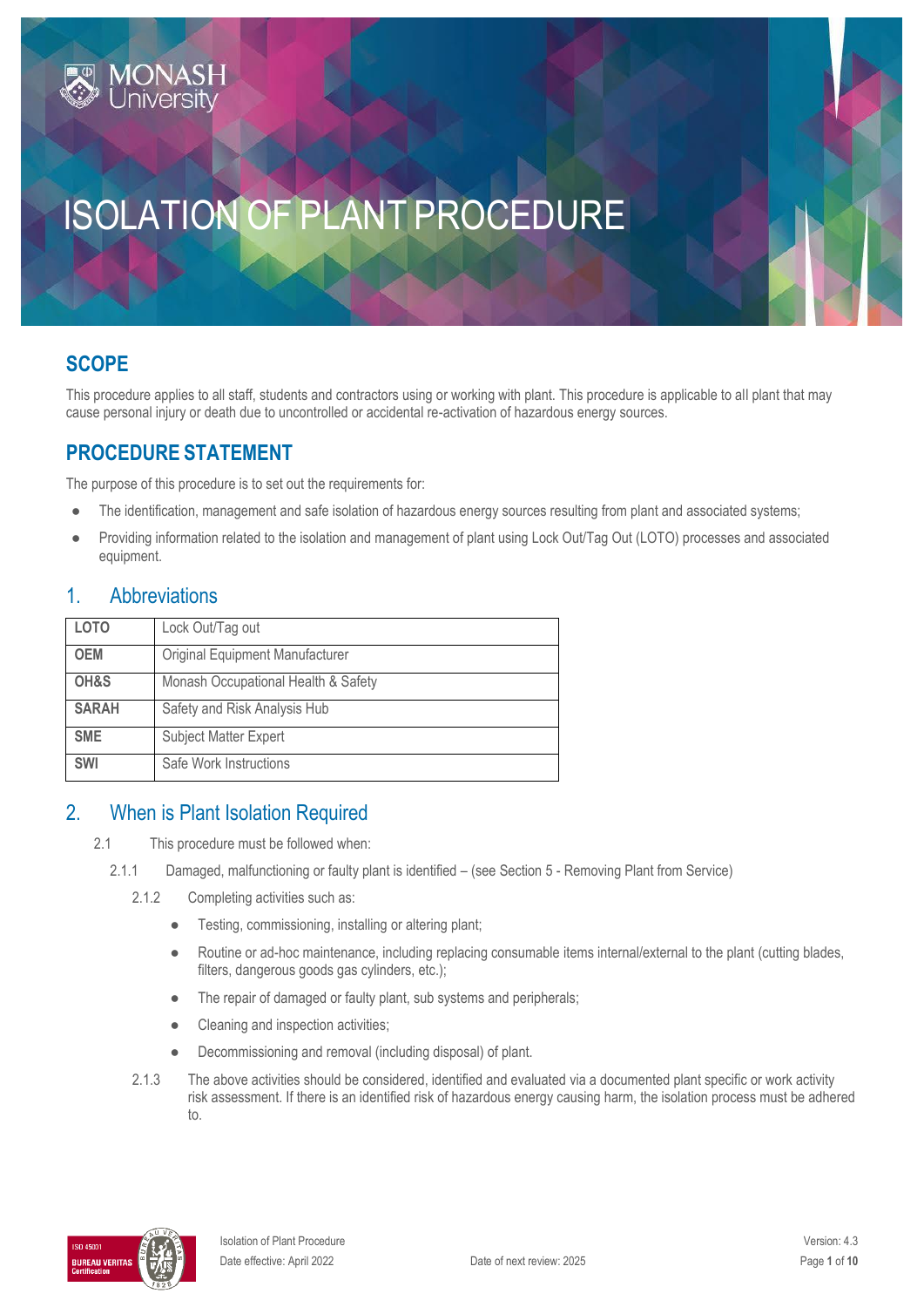## 3. Requirement for Plant Specific Isolation Procedures

- 3.1 Where documented plant specific or work activity risk assessments identify the potential for accidental re-energisation or the release of uncontrolled hazardous energy, the Responsible Officer for the plant must develop specific pre-determined instructions for isolation, de-energising, and re-activation activities. These must be included as part of the safe work instructions (SWI) and overall safety management of the plant.
	- 3.1.1 Procedures for isolation of specific equipment must be located in proximity to the plant and/or readily available. Plant specific isolation procedures must include:
		- The situation under which the isolation procedure is to be implemented;
		- The identification of all hazardous energy sources and controls;
		- The identification of all isolation points;
		- The means and sequence by which the isolation will be achieved;
		- The checks that are to be performed prior to the commencement of work;
		- Name/position of persons authorised to perform the work; and
		- Any other special requirements for the isolation or re-energisation and return to service of the plant.
- 3.2 The procedure should include photographs and sufficient information showing the location and details of various isolation components, such as physical isolation points, switches and other sources of hazardous energy. Designer/manufacturer information (schematics, technical drawings, instructions and servicing manuals) or engagement and consultation with subject matter experts (SMEs) can assist with identification of hazardous energy sources and the development of procedures.
- 3.3 An example template for a plant specific isolation procedure is provided in Section 12 Tools. Areas should modify or develop alternative templates to accommodate their specific plant and isolation management needs.

#### 4. Process for Safe Isolation

Isolation must be completed by individuals with competence, knowledge and understanding of the plant's hazardous energy sources, operating complexity and any associated plant specific isolation procedures. This may be the Responsible Officer for the plant, technical staff (laser/radiation Safety Officers) or SMEs (electricians, etc.). Where procedures do not exist, they should be developed to ensure safety and the appropriate management of risk.

Safe isolation of plant can be achieved via the following steps:

- 4.1 Shut down plant
	- 4.1.1 This may be as simple as turning off the plant from its main energy source or for more complex plant, initiating a defined shutdown sequence.
- 4.2 Identify all hazardous energy sources and other hazards
	- 4.2.1 Sources of hazardous energy include:
		- Electrical (mains, solar power, Uninterruptible Power Supplies (UPS), batteries, capacitors, etc.);
		- Thermal (Heat and cold);
		- Kinetic, potential, and stored mechanical energy (compressed springs, flywheels, etc.);
		- Liquids, chemicals and gases under pressure;
		- **•** Gravity; and
		- Radiation.
		- 4.2.2 Other hazards may be identified and require mitigation to ensure the completion of safe work. Examples include work in confined spaces, risk of falls from height and contact with hazardous substances such as greases, lubricants, solvents, etc.
- 4.3 Identify all isolation points
	- 4.3.1 Locate the plant's isolation points, which should be clearly identifiable and enable the determination of the energy being isolated. Emergency stop devices are not sources of isolation as:
		- They are not designed for the application of LOTO devices or intended for isolation purposes; and

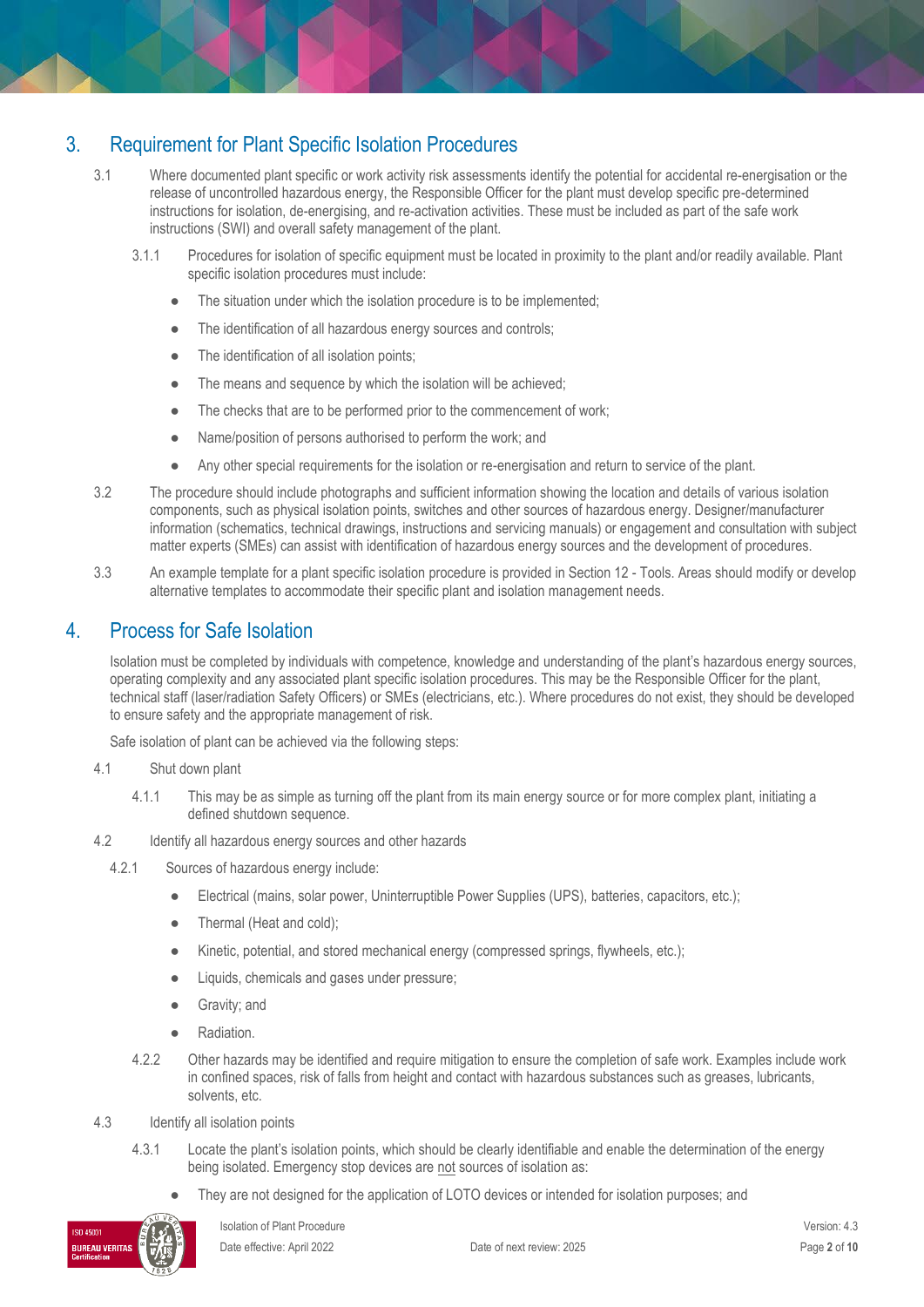- They may allow control circuits to remain live within the plant.
- 4.4 Isolate all energy
	- 4.4.1 Commence hazardous energy isolation via the identified isolation points (closing valves, switching off actuators, etc.).
- 4.5 De-energise all stored energies
	- 4.5.1 Residual and stored hazardous energy may exist after isolation and require additional consideration and management. Examples of stored/residual energy and control methods are detailed in Appendix 1 – De-energise all Stored Energies*.*  Further information is available from the WorkSafe Victoria Guidance Note: *[Isolate, De-energise, Lock Out and Tag](https://www.worksafe.vic.gov.au/isolate-de-energise-lockout-and-tagout-plant)  [Out of Plant](https://www.worksafe.vic.gov.au/isolate-de-energise-lockout-and-tagout-plant)*
- 4.6 Lock out all isolation points
	- 4.6.1 Apply appropriate and purpose designed LOTO devices to prevent the reactivation of plant:
		- One person, One Lock if more than one person is completing works, each person working on the plant must secure their own individual lock on each identified isolation point. Appropriate LOTO devices (such as [hasps](https://www.youtube.com/watch?v=riRB22I1H0M) or '[lock box](https://www.youtube.com/watch?v=zMlYShIomWM)' work systems) should be used in these scenarios;
		- One Lock, One Key an individual's locks are to be uniquely keyed from other personnel completing works, with the key maintained by the individual who applied the lock. Master or duplicate keys are only permitted when their access is managed and controlled, such as by the Responsible Officer for use in events such as an emergency.
- 4.7 Tag plant controls, energy sources and other hazards
	- 4.7.1 A completed personal danger tag must accompany a lock applied to isolation points/LOTO devices. More information is noted in Section 8 - Use of Tags.
- 4.8 Test and validate the isolation of plant
	- 4.8.1 Ensure that no one is at risk and validate isolation/test for zero energy with appropriate test instruments followed by attempts to re-activate or energise the plant. Work may commence if isolation is achieved and validated by all parties working on the plant.

### 5. Removing Plant from Service

- 5.1 If plant is considered or identified as being *unsafe* (damaged, malfunctioning, requires calibration or repair, etc.), it must be removed from service in consultation with the plant or area's Responsible Officer via the following process:
	- Shut down and/or cease use of the plant:
	- Where possible, isolate main energy sources and apply LOTO devices to ensure the item is no longer able to be operated/used;
	- If the plant cannot be easily isolated at the main energy source, then it must be cordoned off, signposted and suitably trained/experienced trade personnel (electricians, plumbers, technicians) must be engaged to isolate/de-energise the plant.
	- Complete and secure an out of service tag/s to the associated isolation points and prominent operator controls;
	- If the plant has the potential to cause harm to a person, complete a SA.R.A.H. report notifying of the issues and communicate the reasons for isolation with relevant personnel, users and stakeholders;
	- Ensure the plant remains unused until repair or associated works are completed to return the plant back to its original safe operating state.
- 5.2 Unsafe plant unable to be repaired (non-financially viable, no longer serviceable, etc.) must be removed from the work area and appropriately disposed of. The tags placed on the item's operator controls, isolation points or prominent visual positions must remain during disposal to prevent accidental entry back into service.

#### 6. Returning Plant to Service

6.1 Plant must be returned to service in accordance with the requirements identified in Section 3 - Requirement for Plant Specific Isolation Procedures. Returning plant to service should be performed in consultation with the area's Responsible Officer,

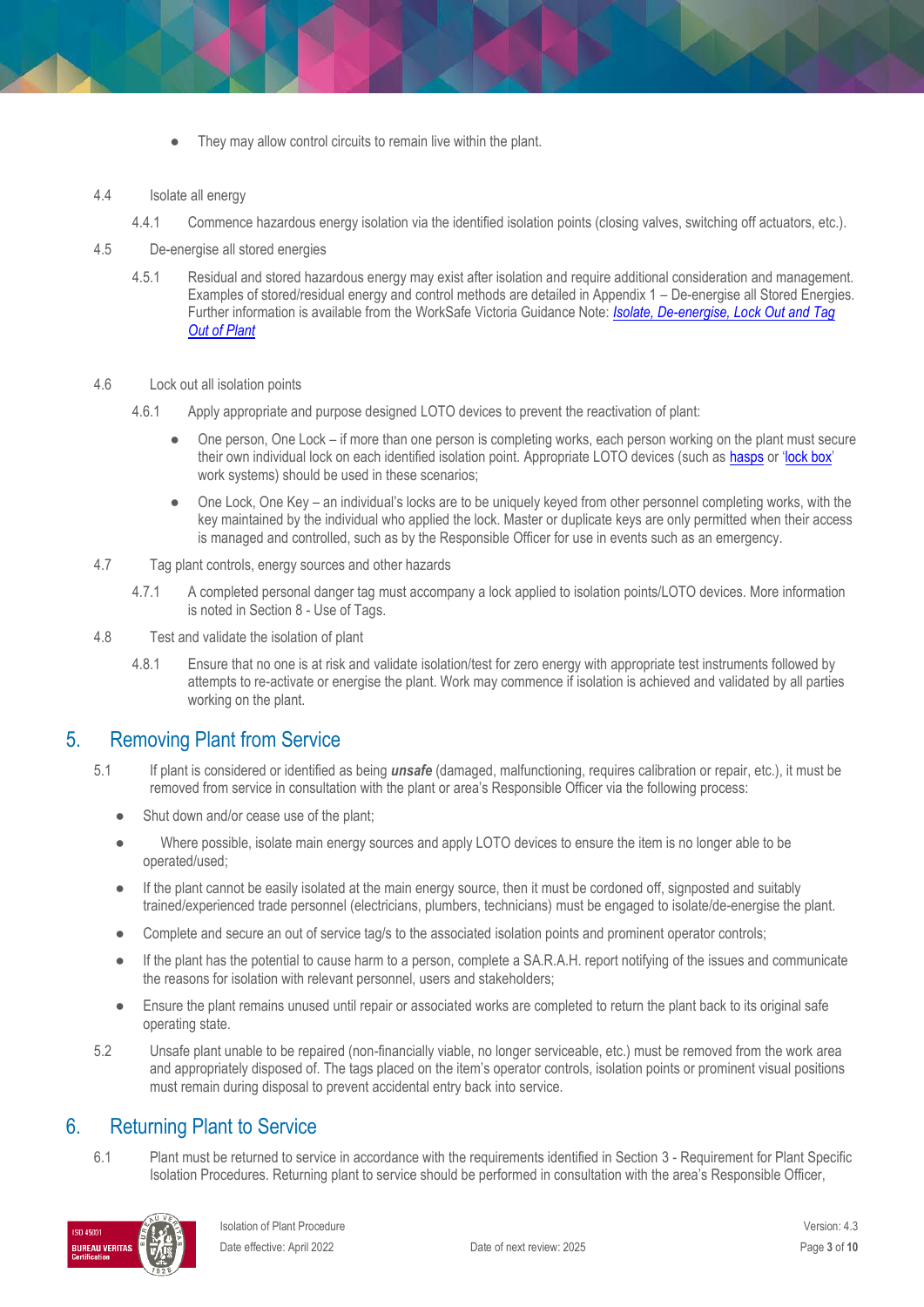ensuring works are completed, all energy sources are safe for re-energising and that any removed guarding or disabled interlocks have been re-instated and checked for functionality.

## 7. Service Providers Working on Plant

- 7.1 The repair, maintenance or other work activities on plant may involve the use of external service providers such as trades, contractors or Original Equipment Manufacturer (OEM) service technicians. The area's management and plant's Responsible Officer has the primary responsibility to ensure hazardous energy sources and associated risks are managed. This includes:
	- Ensuring any engaged service providers are technically competent to complete the associated works;
	- Where available, provide information related to the plant's hazardous energy sources (instructions, service manuals, manufacturer technical documentation, etc.) to assist with hazard identification and risk control of hazardous energy sources;
	- Providing any locally derived plant specific isolation procedures, or when they do not exist, ensuring the service provider develops a procedure/process for the safe isolation of hazardous energy prior to the commencement of works;
	- Ensuring isolation procedures/processes are implemented and monitored;
	- For work involving multiple service providers, multiple tags and equipment must be used. All parties must remove their own tags or locks on completion of the work and notification to the plant's Responsible Officer.

## 8. Use of Tags

Tags must accompany LOTO devices and be secured with string or by the isolation lock. Written information on the tag must be clear, legible, permanent, dated and signed and tags must be used as follows:

- Personal danger tags and out of service tags must not be used simultaneously on the same item of plant as they relate to different circumstances;
- Until all tags are removed by their respective issuer, the equipment must remain unused and out of service. Tags are to be destroyed and disposed of once work is completed; and
- Tags and LOTO devices are not to be used for any other purpose other than those directed in this procedure.
- 8.1 Use of 'Out of Service' Tags
	- 8.1.1 Out of service tags must be accompanied by a LOTO device on plant that presents a high risk to safety unless:
		- There are no hazardous energy sources (internal, external or peripheral) associated with the plant's operation (such as with the use of a ladder, push trolley, hand held test instruments, etc.).
	- 8.1.2 Out of service tags must remain on plant unless:
		- Replaced with personal danger tags and LOTO devices by competent persons completing repair or works; and
		- Until the plant is validated as safe, fully functional, and ready to be returned to service by the Responsible Officer. This may require an out of service tag and LOTO device to be re-instated immediately after the completion of work and removal of danger tags.
	- 8.1.3 Out of service tags may be removed by appropriate service people, technical staff, or supervisors after the completion of works and in consultation with the plant's Responsible Officer.
- 8.2 Use of Personal Danger Tags
	- 8.2.1 All personnel conducting work on the plant must securely attach an individually completed personal danger tag and LOTO device to each of the plant's isolation points:
		- Individuals must remove their personal danger tags prior to leaving the area or at the end of day. If isolation is still required (such as during ongoing works, awaiting the arrival of parts, etc.), out of service tags and LOTO devices must replace all danger tags at each of the plant's isolation points.
	- 8.2.2 Danger tags must only be removed by the person who applied and signed the tag.
- 8.3 Failure to remove danger tags
	- 8.3.1 If a danger tag and/or LOTO device has been identified on the plant and the issuer is no longer conducting work or has left the area, the Responsible Officer must:
		- Make all reasonable attempts to contact the person and have them return to site to remove the tag and LOTO device;

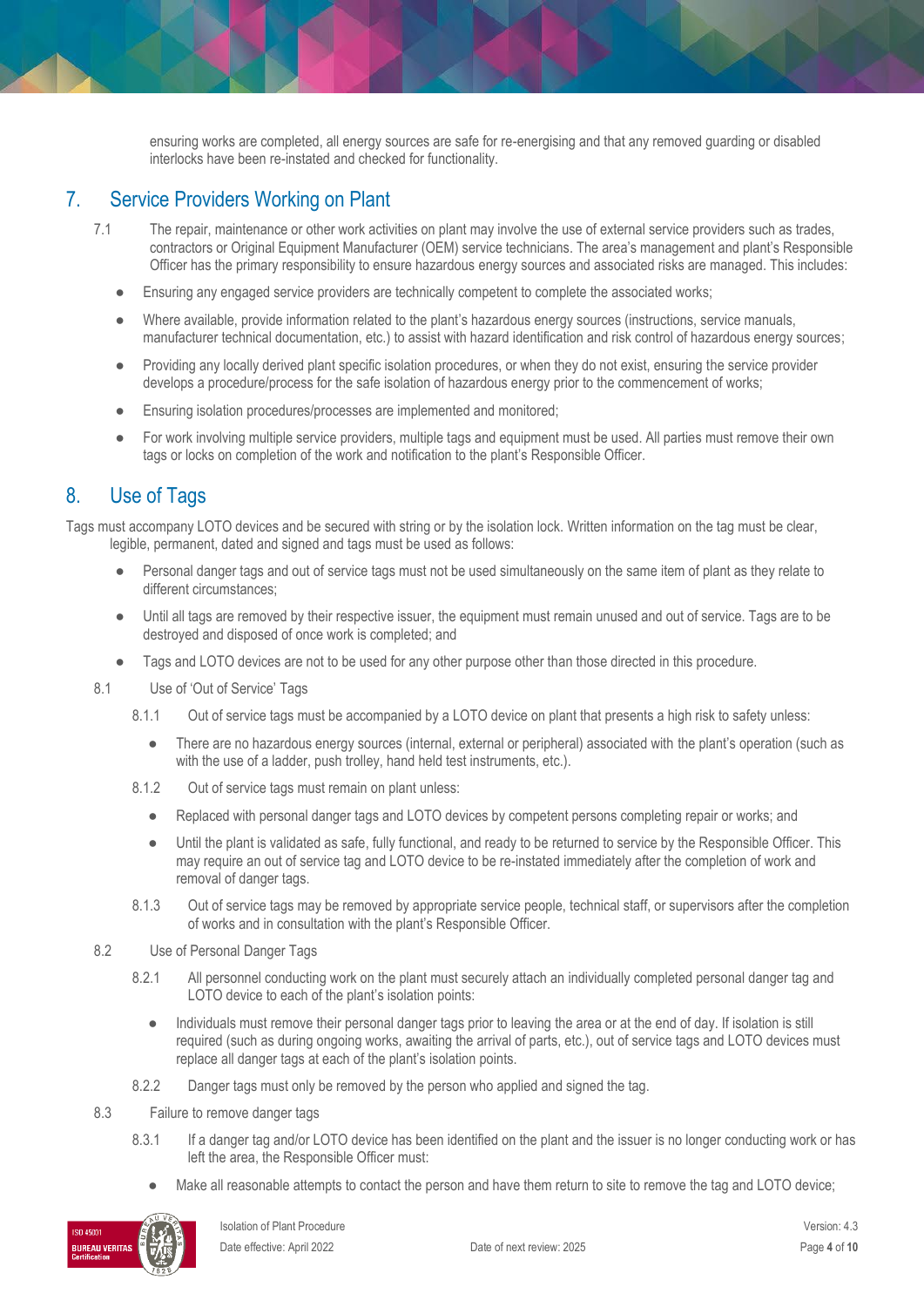- If the individual has been contacted but is unable to return to site, the Responsible Officer must establish:
	- o The operational and safety status of the plant;
	- o Why the tag and LOTO devices were not removed; and
	- o If the plant is safe to be returned to service.
- 8.3.2 In all other instances, plant must remain isolated until contact is made with the tag issuer. For additional information, please contact Monash OH&S.
- 8.4 Unauthorised or accidental removal of tags and LOTO Devices
	- 8.4.1 The deliberate removal of another individuals' tag or LOTO devices is a serious offence that has the potential to cause fatal injury to those working on the plant.
		- Unauthorised or accidental removal of an isolation tag or LOTO device must be rectified immediately. This requires replacing the tag or LOTO device and the immediate notification to the tag issuer and the plants Responsible Officer;
		- A completed tag found detached from plant should be treated as current and re-instated unless otherwise confirmed via immediate communication with the issuer.

### 9. Training

9.1 Additional staff training may be required to ensure the correct, appropriate and safe management of plant isolation. LOTO Basic Principles Training (online) is available via myDevelopment. Tailored training for specific plant can be provided by external training organisations. This can be coordinated through Monash University OH&S. For additional information or booking enquiries, please contact th[e OHS Helpline](mailto:ohshelpline@monash.edu) (9902 0222).

### 10. Isolation Devices

10.1 The following table identifies a common list of devices associated with LOTO. Additional information is provided to assist areas and Safety/Responsible Officers identify and plan for the purchase of equipment required to conduct LOTO activities.

| Out of Service tag                                                                                                                                                                                                             | <b>Additional information:</b>                                                                                                                                            |
|--------------------------------------------------------------------------------------------------------------------------------------------------------------------------------------------------------------------------------|---------------------------------------------------------------------------------------------------------------------------------------------------------------------------|
| <b>OUT OF</b><br>UT OF                                                                                                                                                                                                         | Used to indicate out of service plant that requires repair;<br>$\bullet$                                                                                                  |
| SERVIC<br><b>DO NOT USE OR</b><br><b>DO NOT USE OR</b><br><b>OPERATE</b><br><b>OPERATE</b>                                                                                                                                     | Must include information such as name/organisation of the issuer, phone number, date of<br>$\bullet$<br>issue and reason why the plant is out of service;                 |
| Placed by:<br><b>This Tag</b><br><b>MUST NOT</b><br>PRGANISATION<br>be removed<br>unless                                                                                                                                       | May be removed by authorised persons as per 8.1.3, if the plant is safe to return to service<br>$\bullet$<br>and after consultation with the plant's Responsible Officer; |
| authorised by<br>a competent<br>EASON<br>person                                                                                                                                                                                | Not to be used in conjunction with Danger tags;<br>$\bullet$                                                                                                              |
|                                                                                                                                                                                                                                | Tagged equipment must not be used/operated/energised;<br>$\bullet$                                                                                                        |
|                                                                                                                                                                                                                                |                                                                                                                                                                           |
| <b>Personal Danger tag</b>                                                                                                                                                                                                     | <b>Additional information:</b>                                                                                                                                            |
| <b>DANGER</b><br><b>DANGER</b>                                                                                                                                                                                                 | Used to alert people of the danger to personnel working on the plant;<br>$\bullet$                                                                                        |
|                                                                                                                                                                                                                                |                                                                                                                                                                           |
| <b>DO NOT</b><br><b>DO NOT</b><br><b>OPERATE</b><br><b>OPERATE</b><br><b>THIS DEVICE</b>                                                                                                                                       | Must include information such as name/organisation of the issuer, phone number, date of<br>$\bullet$<br>issue:                                                            |
| <b>OR REMOVE</b><br>Name:<br><b>THIS TAG</b><br>Company:<br><b>Contact Details:</b><br>My Life May be Endangered<br>Date:                                                                                                      | Multiple tags must be used; one for each individual working on the plant at each point of<br>$\bullet$<br>isolation;                                                      |
| This tag MUST NOT be removed<br>This tag MUST NOT be remove<br>except by the person named above<br>except by the person named abi<br>or, as provided under<br>or, as provided under at<br>an approved<br><b>SEE OTHER SIDE</b> | May only be removed by the person who placed and signed the tag after the completion of<br>work.                                                                          |

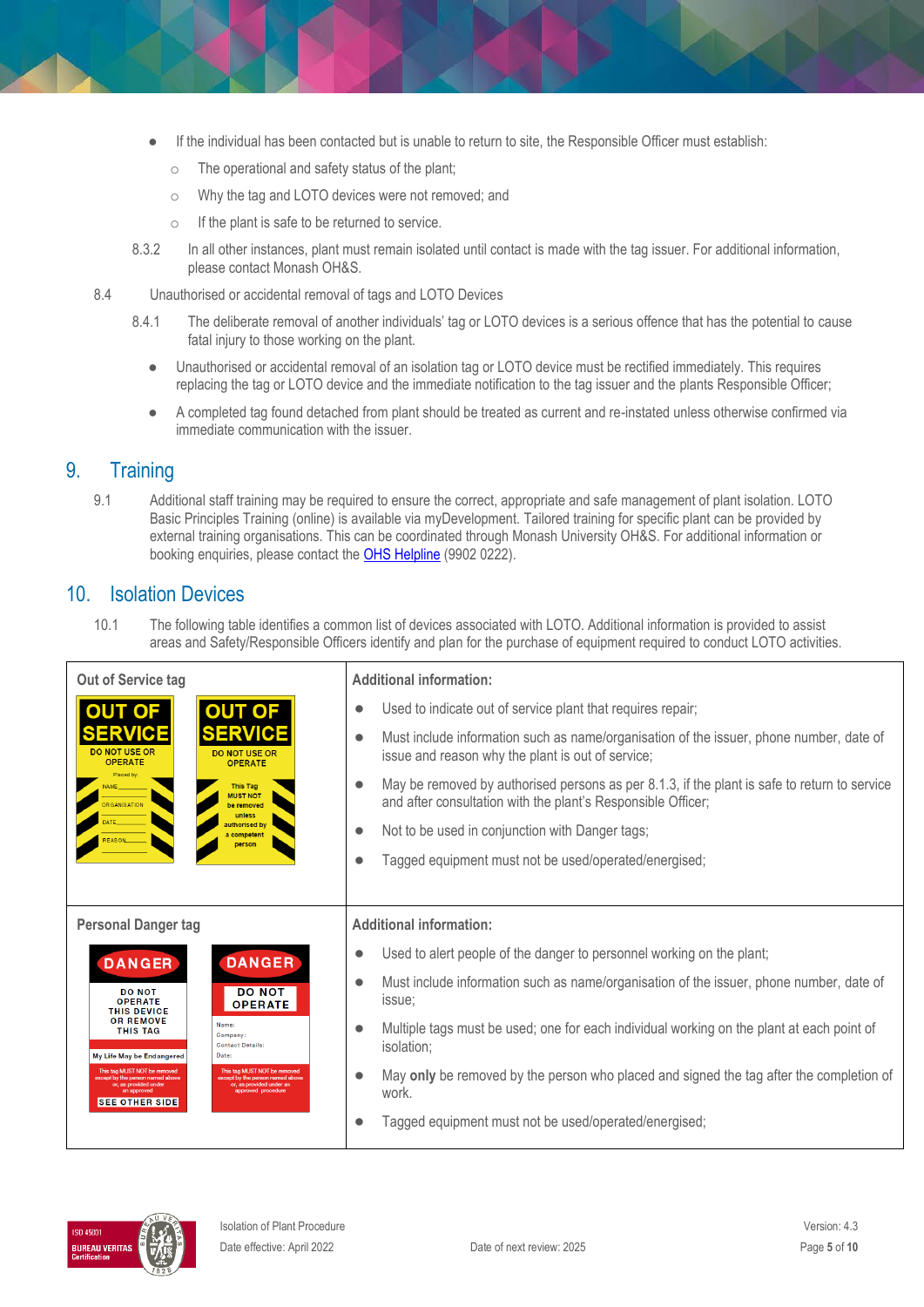| DANGER<br>LOCKED<br>OUT<br>DO NOT REMOVE<br><b>Isolation pad locks</b> | <b>Additional Information:</b><br>Used in conjunction with tags to lock out and isolate hazardous energy sources;<br>Multiple locks (one for each individual at each isolation point) must be used. Personal locks<br>are independently keyed from others working on the plant;<br>May only be removed by the personnel who placed the lock after the completion of works.             |
|------------------------------------------------------------------------|----------------------------------------------------------------------------------------------------------------------------------------------------------------------------------------------------------------------------------------------------------------------------------------------------------------------------------------------------------------------------------------|
| <b>Isolation hasps and lock boxes</b>                                  | <b>Additional Information:</b><br>Used when multiple parties are working on plant, in conjunction with multiple tags and LOTO<br>devices;<br>Each lock on a hasp/lock box represents a person conducting work;<br>May only be removed by the person who placed the lock and signed the tag. To be<br>removed once equipment is deemed safe or the individual has completed their task. |
| <b>LOTO</b> devices                                                    | <b>Additional Information:</b><br>Enables the source of hazardous energy to be locked out and isolated;<br>Multiple types of devices are available, depending on the source of hazardous energy;<br>Prevents energy sources on plant from being activated during works.                                                                                                                |

## 11. Responsibility for Implementation

11.1 A comprehensive list of OHS responsibilities is provided in the document OHS Roles, Responsibilities and Committees [Procedure.](https://publicpolicydms.monash.edu/Monash/documents/1935644) A summary of responsibilities with respect to this procedure is provided below.

#### 11.1.1 **Head of Academic/Administrative Unit**: The head of academic/administrative unit must:

- Ensure this procedure is implemented and adhered to:
- Ensure local procedures for plant isolation are developed, maintained and periodically reviewed;
- Ensure resources are available for the provision of safe plant isolation, including training, equipment, isolation devices, etc.;
- Ensure Responsible Officers are appointed to assist with the safe management of plant and LOTO.
- 11.1.2 **Safety Officer:** The Safety Officer must:
	- Ensure training and education related to any locally derived LOTO procedures is provided to relevant persons, contractors and staff;
	- Ensure the correct LOTO equipment (hasps, locks, tags, etc.) are available for the types of plant and hazardous energy in their area;
	- Monitor the implementation of this procedure in their area and rectify any identified issues;
	- When required, ensure any local LOTO procedures and equipment accommodate for parties (such as multiples of staff and/or service providers) conducting simultaneous works on plant in their area.

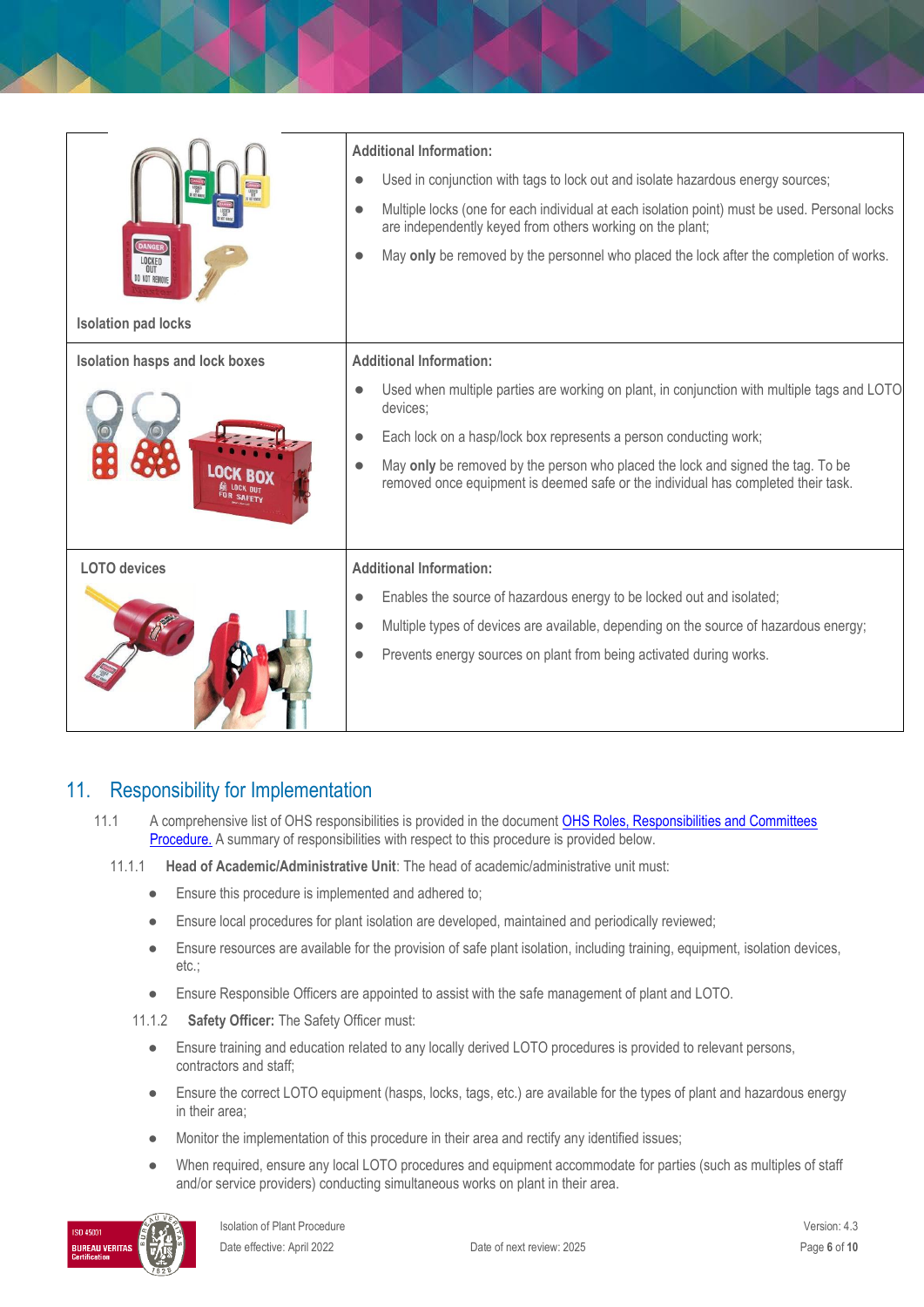- 11.1.3 **Plant Responsible Officers:** The plant's Responsible Officer must:
	- Coordinate plant isolation activities in accordance with the requirements of this procedure;
	- When required, develop plant specific isolation procedures in consultation with users, Safety Officers and applicable staff, prior to implementation;
	- Ensure the correct LOTO equipment (hasps, locks, tags, etc.) are used for the plant being isolated;
	- Ensure that Service Providers are inducted and adhere to the isolation requirements noted in this procedure, in addition to any area specific processes;
	- Understand the types of hazardous energy associated with their area's plant, the way in which hazardous energy can be isolated or controlled and the work being undertaken that requires LOTO to ensure safe isolation and tagging requirements;
	- Ensure that plant isolation points associated with hazardous energy are identified and are able to be isolated via the isolation process;
	- Ensure that people who undertake any repair/service work are suitably qualified to carry out the work; and
	- Supervise the operational reactivation of the equipment ensuring that guarding, interlock devices, and other safety mechanisms are in place and are operating adequately.
- 11.1.4 **Personnel Undertaking Repair, Service or Maintenance Work:** The personnel undertaking repair, service or maintenance work must:
	- Be qualified and competent to perform the work;
	- Be aware of any plant specific hazards and any potential hazardous energy sources that could exist;
	- Complete and verify isolation of plant according to any locally devised procedures;
	- When isolation procedures are not available, devise procedures or processes in consultation with the areas Responsible Officer for the work they are completing;
	- Report any safety issues or concerns resulting from plant isolation to the Responsible Officer;
	- Follow this procedure; and
	- Replace all safety mechanisms before returning the equipment to service if they have been removed/disengaged during the work.

### 12. Tools

12.1 The following tools are associated with this procedure.

#### [LOTO Plant Isolation Template](https://www.monash.edu/__data/assets/word_doc/0020/2210852/loto-isolation-template.docx)

LOTO Basic Principles Training (online) via myDevelopment

#### 13. Records

13.1 For OHS Records document retention please refer to:

[Monash University OHS Records Management Procedure](https://publicpolicydms.monash.edu/Monash/documents/1935642)

## 14. Appendix 1 – De-energise All Stored Energies

- 14.1 Each hazardous energy source must be purged or de-energised. The following guidance provides information and suitable controls for sources of stored energy:
	- Ensure all electricity sources are isolated, some equipment may have independent electricity sources;
	- For programmable logic devices use local isolating switches as the means to achieve secure and safe isolation;
	- Do not rely on the controls of any programmable logic controller (PLC) devices for the isolation of equipment, unless the device is certified as a safety PLC which isolates equipment by activating its controls;
	- A competent person such as an electrician should isolate and disconnect the electricity supply to an item of plant, unless the plant is connected to an electrical supply via a plug and socket;

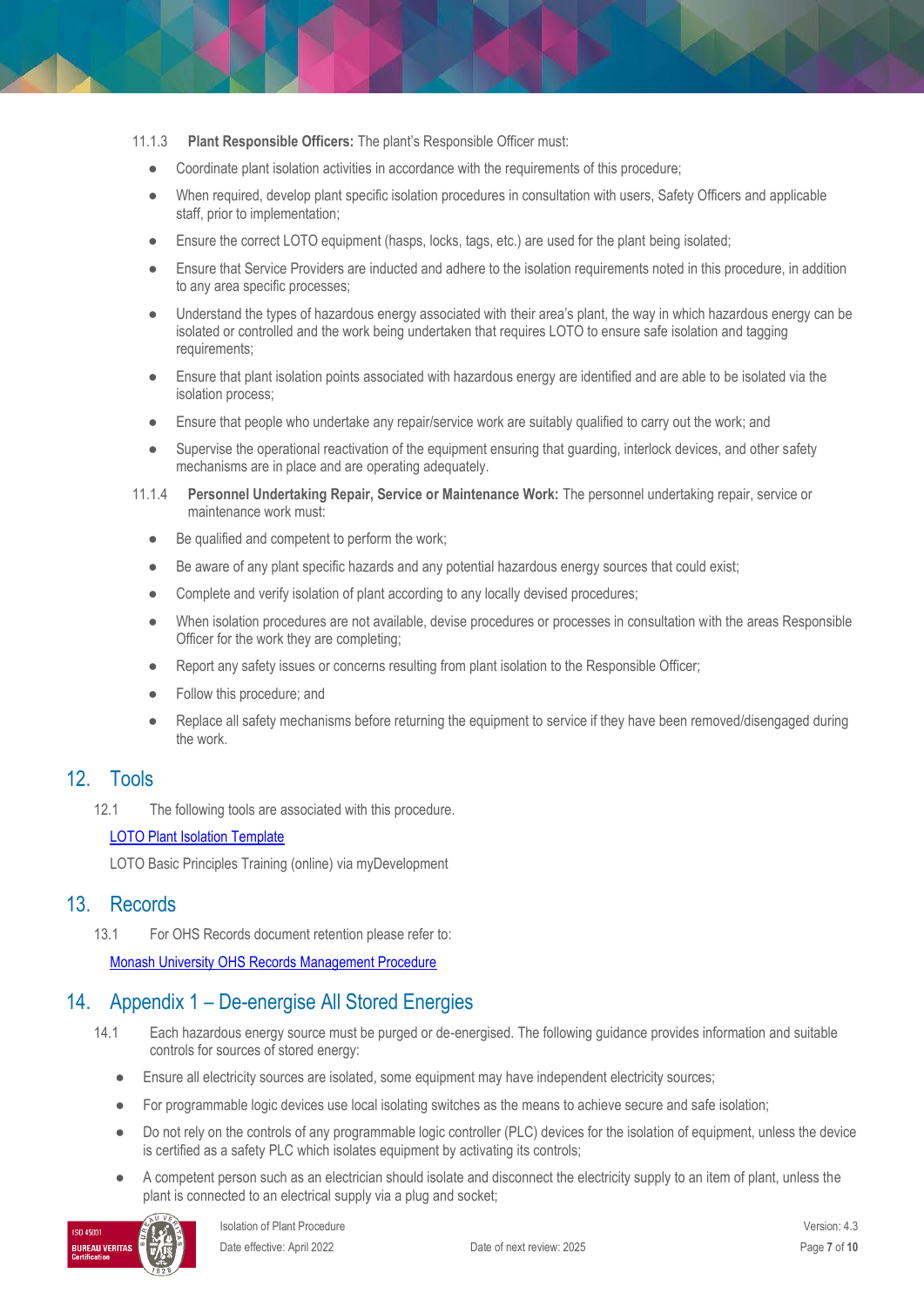- If a line must be blocked where there is no valve, use a blank flange;
- Block parts in hydraulic and pneumatic systems that could move from the loss of pressure;
- Block or brace parts that could fall because of gravity;
- Install grounding wires when static electricity is likely to build up and create a hazard;

## **DEFINITIONS**

A comprehensive list of definitions is provided in the **Definitions tool**. Definitions specific to this procedure are provided below.

| <b>Key word</b>                           | <b>Definition</b>                                                                                                                                                                                                                                                                                                                                                                                                                                                                                                                                            |
|-------------------------------------------|--------------------------------------------------------------------------------------------------------------------------------------------------------------------------------------------------------------------------------------------------------------------------------------------------------------------------------------------------------------------------------------------------------------------------------------------------------------------------------------------------------------------------------------------------------------|
| Out of Service Tag                        | An Out of Service Tag is a yellow and black tag that is used to indicate out of service equipment. The<br>tag may be removed by appropriate service people, technical staff, or supervisor after consultation<br>with the Responsible Officer once the equipment is deemed safe for use and is able to be returned to<br>service.                                                                                                                                                                                                                            |
| <b>Personal Danger Tag</b>                | A personal danger tag is a personal red, white and black tag that is restricted to personnel working<br>on equipment. Personal danger tags are used to indicate the equipment is unsafe and that operation<br>may endanger or harm the individual/s working on the equipment. It can only be removed by the<br>personnel who placed and signed the tag.                                                                                                                                                                                                      |
| <b>Hazardous Energy</b><br><b>Sources</b> | Forms of sufficient energy that have the potential to damage property, injure or kill personnel. This<br>may include electrical, mechanical, hydraulic, pneumatic, chemical, thermal, gravitational, radiation,<br>and other forms of stored or kinetic energy.                                                                                                                                                                                                                                                                                              |
| Lock Out/Tag Out -<br>(LOTO)              | Lock Out/Tag Out (LOTO) is the process of isolation and safe removal of energy sources from an item<br>of plant in such a way as to prevent the possibility of inadvertent energising of the whole or specified<br>section of the equipment. LOTO is achieved by the use of isolation devices, lock and tags on plant to<br>ensure the safe management of hazardous energy during work and maintenance activities.                                                                                                                                           |
| <b>Isolation Devices</b>                  | Isolation devices are used to prevent energising equipment during repair and servicing. They include<br>(but are not limited to) locks, clasps, tags, closing and blanking devices, removal of mechanical<br>linkages, blocks, slings, isolation valves, etc.                                                                                                                                                                                                                                                                                                |
| Plant                                     | Plant is a general term defined in the Occupational Health and Safety Act 2004 that encompasses any<br>machinery, equipment, appliance, implement, tool and any associated components, fittings or<br>connections required for operation.<br>Examples of plant include (but are not limited to) pressurised and powered fixed and mobile<br>equipment, hoists, lasers, turbines, powered tools, scaffolds, welding equipment and temporary<br>access equipment. These items may be situated in offices, laboratories, studios, workshops and plant<br>rooms. |
| <b>Responsible Officer</b>                | The Responsible Officer is the laboratory, workshop or studio manager, area supervisor or designated<br>staff member responsible for the overall management of plant in their workplace, area or location. The<br>Responsible Officer has specific responsibilities related to LOTO and plant safety.                                                                                                                                                                                                                                                        |

## **GOVERNANCE**

| Parent policy                | <b>OHS&amp;W Policy</b>                                     |  |
|------------------------------|-------------------------------------------------------------|--|
| <b>Supporting procedures</b> | <b>Monash OHS documents</b>                                 |  |
|                              | Development of Safe Work Instructions Guidelines            |  |
|                              | <b>OHS Roles, Responsibilities and Committees Procedure</b> |  |
|                              | <b>OHS Risk Management Procedure</b>                        |  |
| <b>Supporting schedules</b>  | N/A                                                         |  |

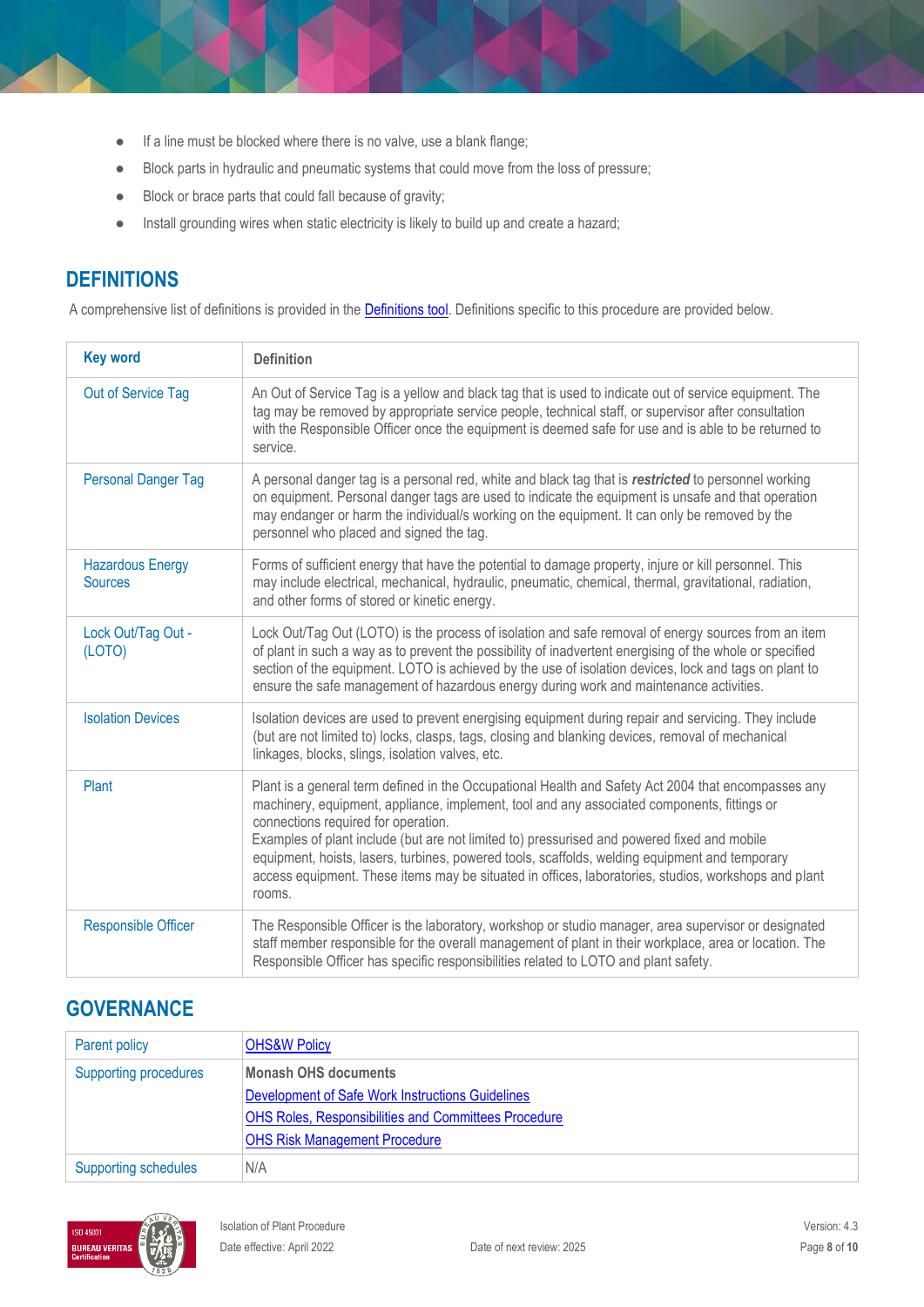| <b>Associated procedures</b> | Australian and International Standards                                                      |
|------------------------------|---------------------------------------------------------------------------------------------|
|                              | AS/NZS 4024.1:2019 Safety of Machinery                                                      |
|                              | AS/NZS 4836:2011 Safe working on or near low-voltage electrical installations and equipment |
|                              | ISO 45001:2018 Occupational Health and Safety Management Systems                            |
|                              | <b>WorkSafe Victoria documents</b>                                                          |
|                              | Compliance Code: Plant, 2019                                                                |
|                              | Machinery and Equipment Safety - an Introduction, WorkSafe Victoria edition 2, 2017         |
|                              | Guidance note: Isolate, de-energise, lockout and tagout plant - WorkSafe Victoria 2021      |
| <b>Related Legislation</b>   | Occupational Health and Safety Act 2004 (Vic)                                               |
|                              | Occupational Health and Safety Regulations 2017 (Vic)                                       |
| Category                     | Operational                                                                                 |
| Approval                     | Chief Operating Officer & Senior Vice-President                                             |
|                              | 5 April 2022                                                                                |
| Endorsement                  | Monash University OHS Committee                                                             |
|                              | 15 March 2022                                                                               |
| Procedure owner              | Health, Safety and Wellbeing Manager                                                        |
| Date effective               | 5 April 2022                                                                                |
| <b>Review date</b>           | 5 April 2025                                                                                |
| <b>Version</b>               | 4.3                                                                                         |
| <b>Content enquiries</b>     | ohshelpline@monash.edu                                                                      |

# **DOCUMENT HISTORY**

| <b>Version</b> | <b>Date Approved</b> | <b>Changes made to document</b>                                                                                                                                                                                                                                                                                                                                                                                                                                                                                                              |
|----------------|----------------------|----------------------------------------------------------------------------------------------------------------------------------------------------------------------------------------------------------------------------------------------------------------------------------------------------------------------------------------------------------------------------------------------------------------------------------------------------------------------------------------------------------------------------------------------|
| $\mathbf{2}$   | May 2009             | Procedures for the Isolation Equipment, v.2                                                                                                                                                                                                                                                                                                                                                                                                                                                                                                  |
| 2.1            | May 2011             | Updated records section                                                                                                                                                                                                                                                                                                                                                                                                                                                                                                                      |
| 2.2            | <b>July 2015</b>     | Updated hyperlinks throughout to new OH&S website.                                                                                                                                                                                                                                                                                                                                                                                                                                                                                           |
| 3              | November 2015        | Added compliance sections<br>1.<br>2.<br>Moved compliance related matters out of the purpose<br>3.<br>Deleted some redundant definitions<br>4.<br>Deleted abbreviations sections<br>5.<br>Deleted superfluous and redundant information and requirements<br>Deleted flowchart<br>6.<br>7.<br>Reduced responsibilities for safety officer.<br>8.<br>Separated out of service information from isolation information.<br>Reordered information for better flow of document.<br>9.<br>10.<br>Included appendix information in core of document. |
| 3.1            | August 2017          | 1.<br>Updated logos in header<br>2.<br>Updated OHS Regulations to 2017                                                                                                                                                                                                                                                                                                                                                                                                                                                                       |
| 4              | April 2019           | Revised and updated definitions<br>1.<br>2.<br>Included Section 2, "When is Plant Isolation Required"<br>3.<br>Included Section 3, "Process for Safe isolation"<br>Revised information related to removing plant from service<br>4.                                                                                                                                                                                                                                                                                                          |